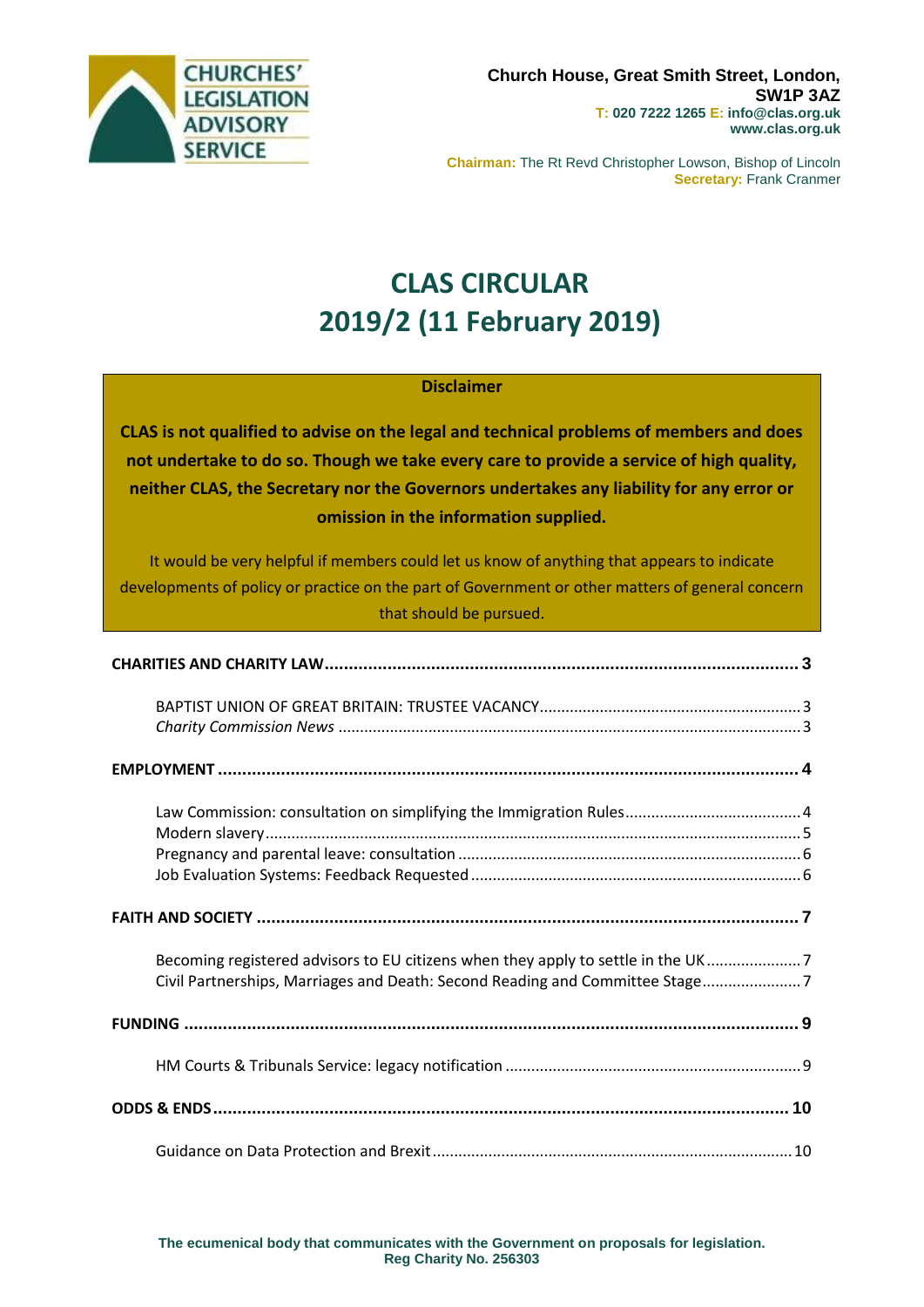### **Churches' Legislation Advisory Service Churches' Legislation Advisory Service Circular 2019/2**

## **PROPERTY & PLANNING [........................................................................................................](#page-10-0) 11**

**TAXATION[............................................................................................................................](#page-14-0) 15**

[Chancellor's Spring Statement....................................................................................................15](#page-14-1)

[Building Regulations and Safety: review and reforms after Grenfell Tower..............................11](#page-10-1) Galleries: Health [and Safety issues.............................................................................................11](#page-10-2) [Historic England: advice finder...................................................................................................12](#page-11-0) [Lightning protection for historic churches and buildings: consultation.....................................12](#page-11-1) Memorial (headstone) safety [.....................................................................................................13](#page-12-0)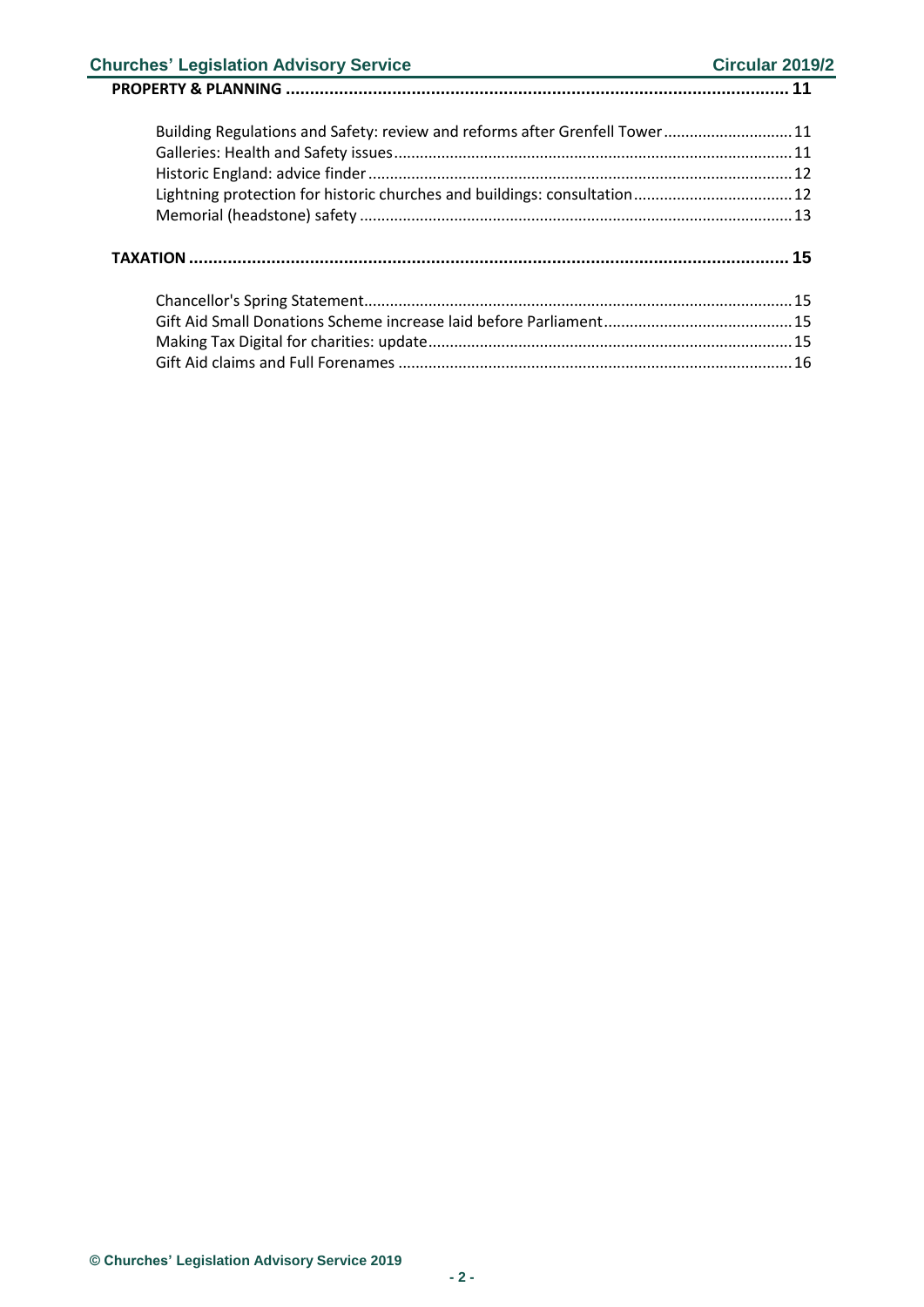## <span id="page-2-0"></span>**CHARITIES AND CHARITY LAW**

#### <span id="page-2-1"></span>**BAPTIST UNION OF GREAT BRITAIN: TRUSTEE VACANCY**

**For information**

The Baptist Union has been conducting a skills audit of its trustees and has concluded that it would be prudent to appoint a trustee with legal experience. The Trustee Board holds the governance responsibilities for the Baptist Union of Great Britain as a charitable organisation. This includes ensuring that the Baptist Steering Group (BSG) is able to meet its strategic direction and that Council and BSG remain accountable to the churches, as well as the financial and risk management obligations of BUGB as a charitable organisation. The Trustee Board is made up of the Moderator, the General Secretary, the Treasurer, and nine other trustees from across the Baptist family, and includes representation from churches, associations and colleges.

BUGB is looking for someone with a wide range of experience to bring to the Board, and is particularly seeking someone with a legal background to complement and augment the skills of the whole trustee group. In terms of time, it expects the role to require at least one day each month. The appointment is for a three-year term.

If you would like to express your interest in the trustee role, please send a letter outlining your interest by e-mail to Rachel Stone, BUGB's HR Manager – who will be coordinating the appointment process on behalf of the Key Roles Nominations Group – at [opportunities@baptist.org.uk.](mailto:opportunities@baptist.org.uk) Click here for a [full](https://www.baptist.org.uk/Publisher/File.aspx?ID=224061) [information](https://www.baptist.org.uk/Publisher/File.aspx?ID=224061) pack. **Closing date is 09:00 on Friday 22 February**. We understand from Caroline Sanderson that, ideally, the Baptist Union would wish to appoint a practising Baptist with the appropriate legal expertise; however, legal expertise is the key issue, and non-Baptists in sympathy with the aims of the Union are not discouraged from applying.

#### <span id="page-2-2"></span>*Charity Commission News*

**For information**

The Commission has published the latest *[Charity Commission News](https://www.gov.uk/government/publications/charity-commission-news-issue-62/charity-commission-news-issue-62)*, with articles on checking and updating charity details before submitting the annual return, changes to public display names on the charity register, quality and transparency (or their absence) in charity accounts, Making Tax Digital for VAT, and safeguarding.

[Source: Charity Commission, 25 January]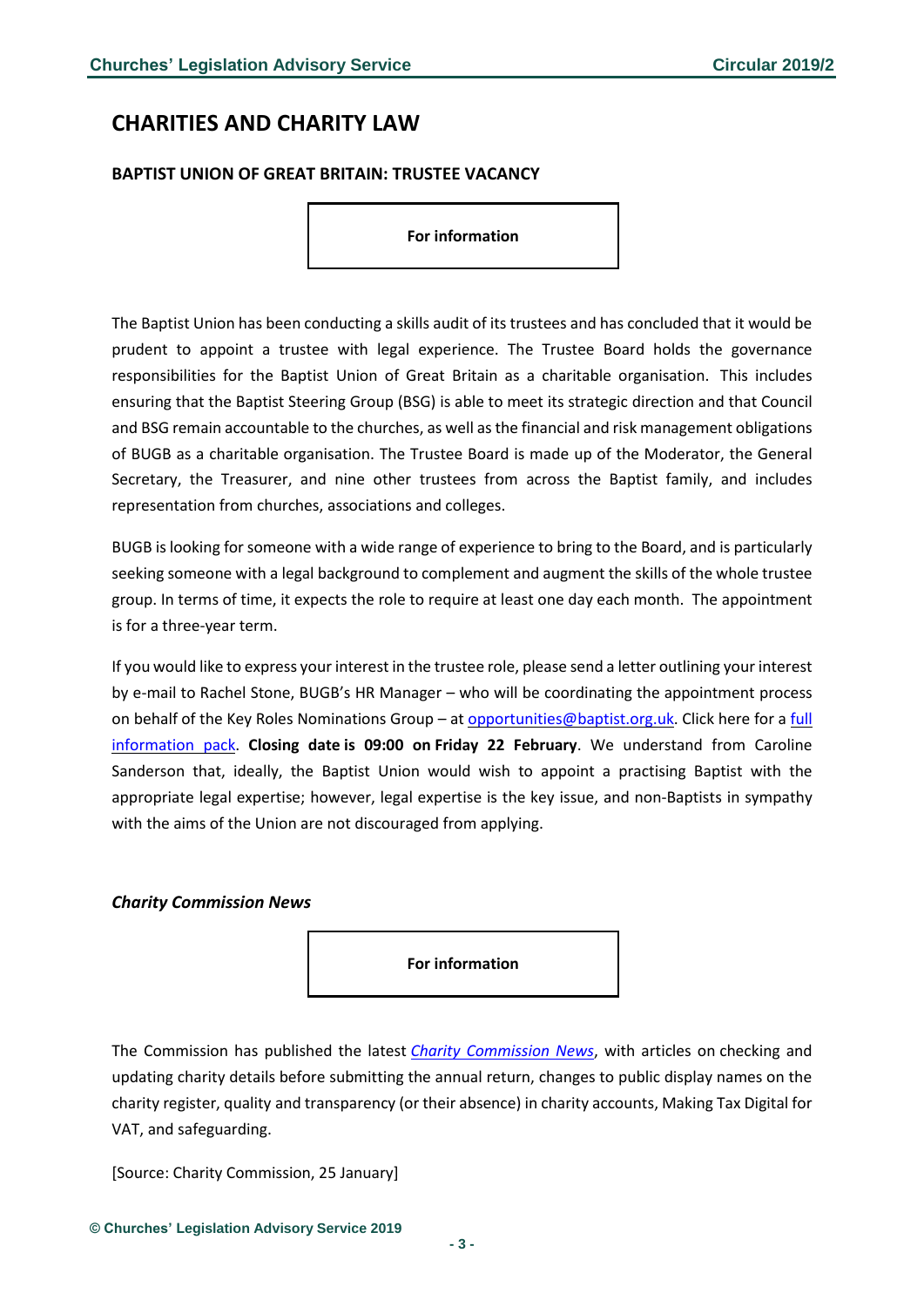## <span id="page-3-0"></span>**EMPLOYMENT**

#### <span id="page-3-1"></span>**Law Commission: consultation on simplifying the Immigration Rules**

**For information**

The Law Commission is seeking views on its proposals and questions on its consultation paper, *[Simplification of the Immigration Rules](https://s3-eu-west-2.amazonaws.com/lawcom-prod-storage-11jsxou24uy7q/uploads/2019/01/6.5247_LC_Immigration-Rules-Consultation_FINAL_180119_WEB.pdf)*. The project does not consider any issue of substantive immigration policy but is focused on how the Rules are drafted and presented. Since their introduction in 1973, the Immigration Rules have grown to around 1,100 pages.

The Rules have become highly prescriptive and have been criticised for being too long, complicated and difficult to follow. This has an adverse effect not only on applicants, but also on Home Office caseworkers. The proposals aim to simplify the Rules and make them clear, comprehensible, and organised in a way which is suitable to the needs of users. The proposals include:

- an audit of overlapping provisions within the Rules. Where possible, a standardisation of wording could be introduced to reduce the possibility of confusion;
- considering the frequency of changes: whether, except in urgent cases, changes to Rules should be made on two common commencement dates a year;
- a uniform approach to the organisation of the Rules and drafting style, including with regard to headings, the inclusion of definitions and section numbering;
- ensuring that simplification is maintained in years to come by keeping the Rules under review and improving how amendments are presented and earlier versions of the Rules archived; and
- investigating whether technology could improve an applicant's experience: for example, through the online presentation of the Rules including an initial route map, hyperlinks and signposting; and by using interactive tools to guide them through the application process and alert them if the application is defective in any way. Online tools might be created to sequence the exact set of Rules which apply to an applicant.

The Commission also asks for views on whether and where a less-prescriptive approach in the Rules, or parts of the Rules, would aid simplification by creating a structure of shorter, more general Rules supported by non-exhaustive or illustrative guidance which is not mandatory. This would give caseworkers more discretion. The objective is for a set of Rules that are clear, accessible, and organised in a way which meets the needs of users. The consultation closes on **26 April**.

Comments may be sent using an online form available [here;](https://www.lawcom.gov.uk/project/simplifying-the-%20immigration-rules/) but the Commission is happy to accept comments in other formats. If you would like a response form in Word format, e-mail to request one.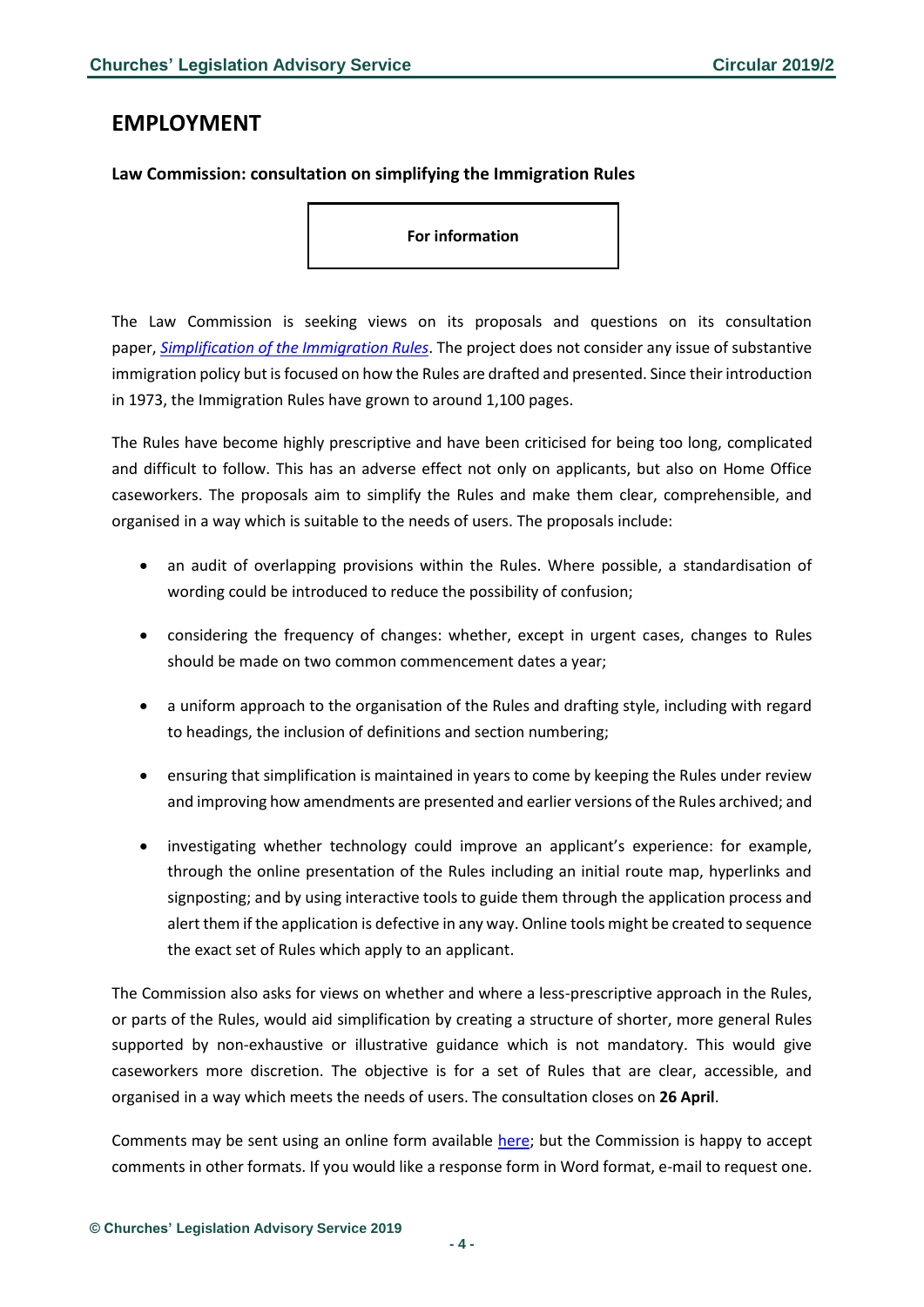Please respond by e-mail to [immigration@lawcommission.gov.uk](mailto:immigration@lawcommission.gov.uk) or by post to: Immigration Team, Law Commission, 1st Floor, Tower, 52 Queen Anne's Gate, London SW1H 9AG.

The Commission asks that if you send your comments by post, it would be helpful if, whenever possible, you could also send them by e-mail.

This is probably not a matter on which CLAS can offer a useful corporate opinion, except, perhaps, to say that the basic proposal to simplify and clarify the Rules appears to us to be basically sound.

[Source: Law Commission, 21 January]

#### <span id="page-4-0"></span>**Modern slavery**

**For information**

Early in January, Cabinet Office Minister Oliver Dowden [wrote](https://www.parliament.uk/documents/commons-committees/environmental-audit/correspondence/190108-Letter-from-Oliver-Dowden-Modern-salvery.pdf) to the Chair of the Commons Environmental Audit Committee to confirm the Government's commitment to working with its suppliers to tackle modern slavery in public sector supply chains. He said that Cabinet Office officials are working with the Home Office Modern Slavery Unit to develop policy, guidance and tools to support Government departments, which will be published in early 2019. He also set out a number of other steps being taken by the Government to 'galvanise' business action on this issue.

Later in the month, the [Independent Review of the Modern Slavery Act \(2015\)](https://www.independentmsareview.co.uk/) published its second [interim report,](https://www.gov.uk/government/publications/modern-slavery-act-2015-review-second-interim-report) which focuses on transparency in supply chains. Its first report focused on the [Independent Anti-Slavery Commissioner.](https://goo.gl/ff3dQM) The Review is also set to report on the legal application of the Act and the Independent Child Trafficking Advocates scheme.

The latest report of the Review looks at 'how best to ensure compliance and drive up the quality of slavery and human trafficking statements produced by eligible companies' and suggests that a lack of penalties and insufficient enforcement and confusion surrounding reporting requirements have resulted in poor compliance. It proposes greater clarity on the scope of anti-slavery statements and the removal of the provision that allows companies to comply with the Act simply by stating that they have taken no action.

A final report is scheduled for the end of March 2019.

[Source: House of Commons, 8 January: IRMSA, 22 January]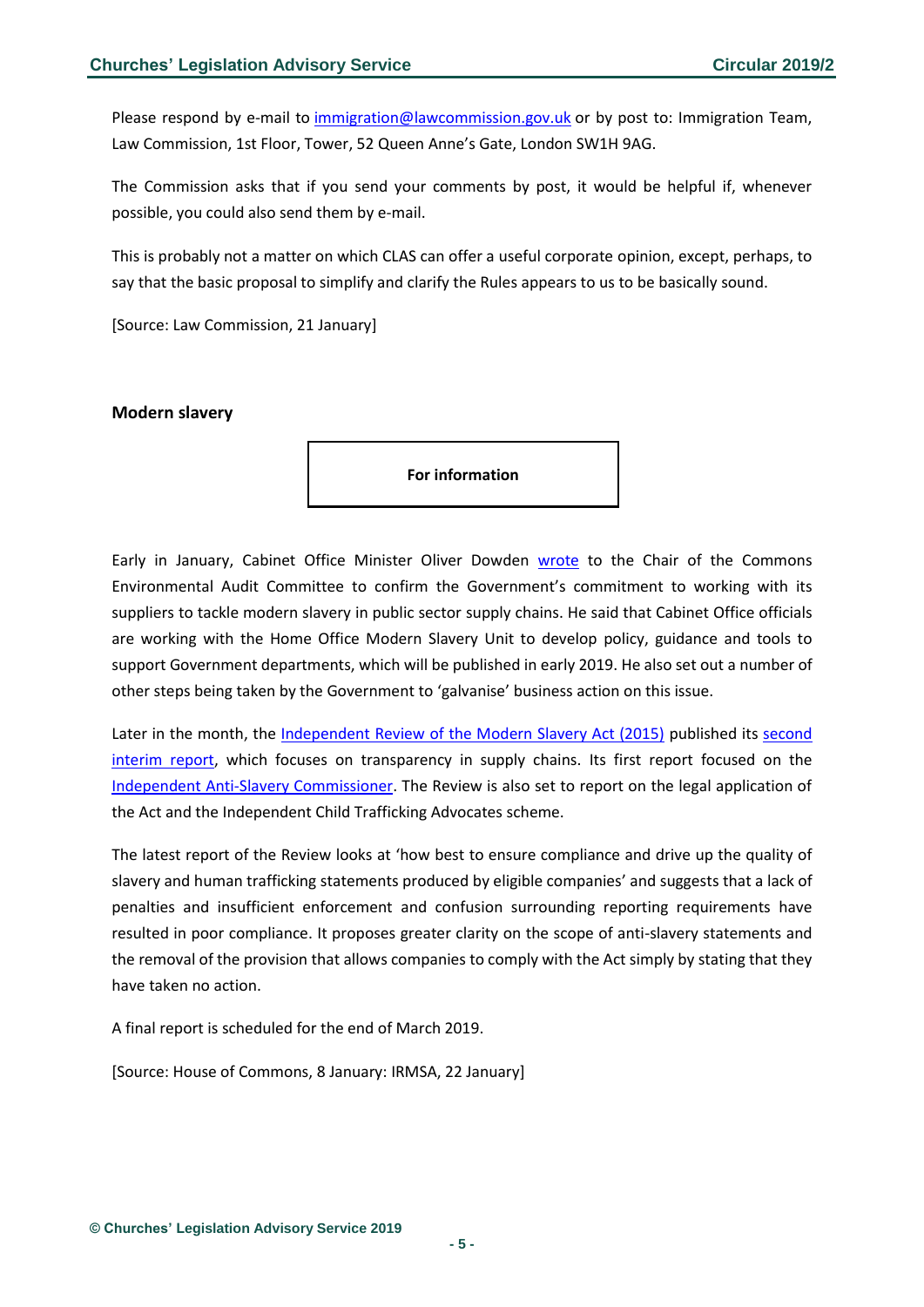<span id="page-5-0"></span>**Pregnancy and parental leave: consultation**

**For information**

The Government has [announced](https://assets.publishing.service.gov.uk/government/uploads/system/uploads/attachment_data/file/773179/extending-redundancy-protection-for-pregnant-women.pdf) a consultation on proposals to strengthen employment rights. The proposals include extending the current period of protection for women on maternity leave during which they are given priority over any suitable alternative vacancies should their role be made redundant. (An employer's failure to offer any such available vacancies renders the consequent redundancy dismissal automatically unfair.) The main proposal is to extend this right of priority over vacancies to apply from the point at which the employee notifies her employer of her pregnancy in writing, through to six months after a new mother returns to work. The consultation seeks views on how this should work where an employee takes some other form of leave immediately after her maternity leave (such as annual leave or a career break).

The Government is also seeking views on extending this protection to parents returning from adoption leave or shared parental leave.

The consultation follows [research](https://www.gov.uk/government/publications/pregnancy-and-maternity-related-discrimination-and-disadvantage-final-reports) which shows that many mothers feel that they were discriminated against on returning to work after maternity leave. The deadline for response is **5 April 2019**.

[Source: BEIS, 25 January]

#### <span id="page-5-1"></span>**Job Evaluation Systems: Feedback Requested**



One of our members has approached us with a query regarding job evaluation systems and incorporating the spiritual elements of certain roles into them. In the interest of ensuring fairness between roles (and also to avoid any potential discrimination that might unwittingly occur) the member is keen to adapt its current evaluation system, which does not specifically address the spiritual element of the roles in question and therefore makes fair evaluation rather more difficult.

*Do other members of CLAS have any systems within their own organisations use to evaluate such*  roles? If so, please send us your feedback t[o info@clas.org.uk.](mailto:info@clas.org.uk)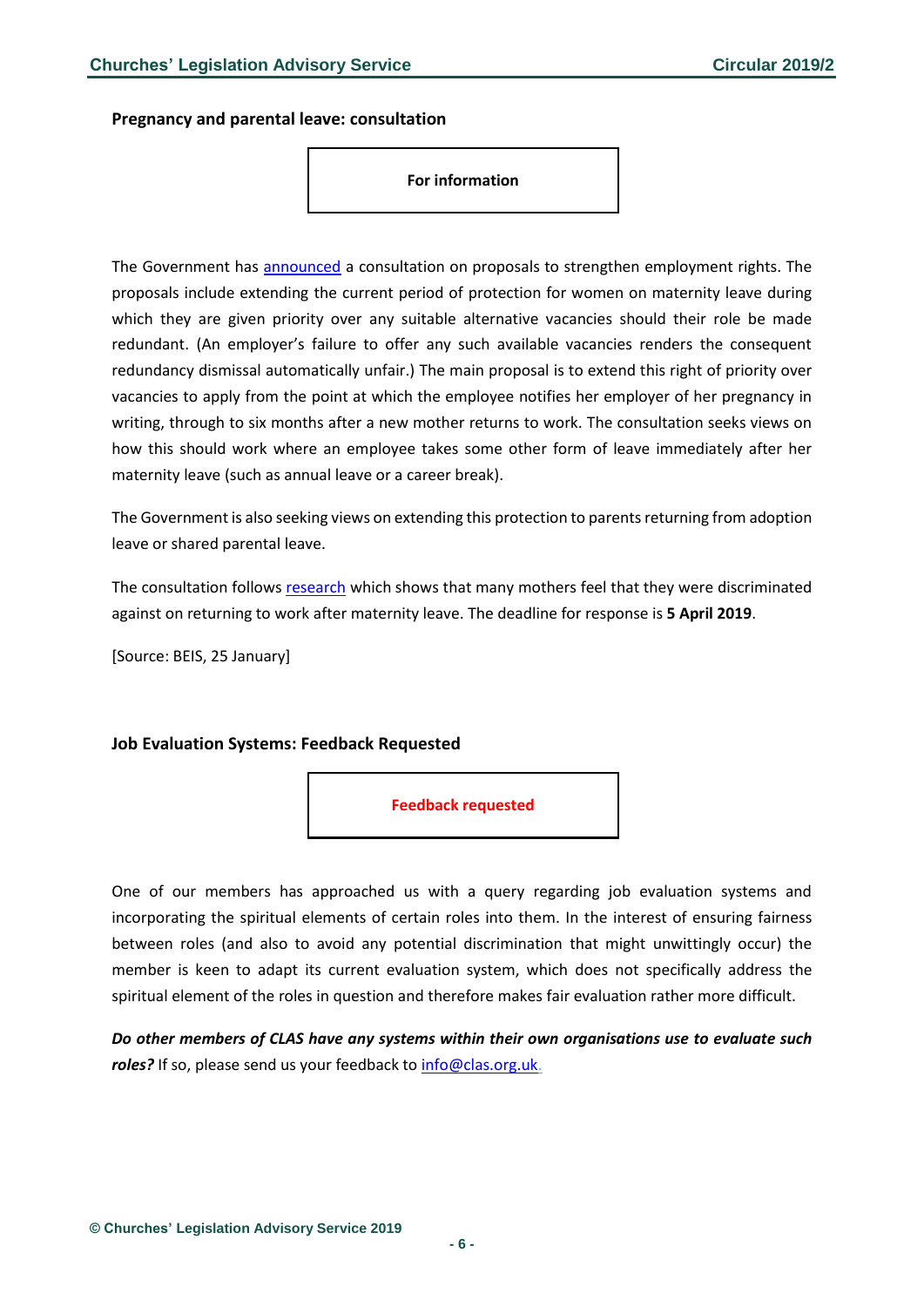## <span id="page-6-0"></span>**FAITH AND SOCIETY**

#### <span id="page-6-1"></span>**Becoming registered advisors to EU citizens when they apply to settle in the UK**

**For information**

The Office of the Immigration Services Commissioner (OISC) has launched a new scheme for charities and other organisations to apply more quickly to become advisors to EU citizens when they apply to settle in the UK. Aimed at smaller, community-based charities (including faith-based and local advice groups) the streamlined process will allow applicants to be considered more quickly (decision expected 4-6 weeks after receipt).

Successful applicants will be able to provide basic 'level 1' advice (solely on EU settlement), without needing to complete the written exam, which is usually part of the application process.

It is a criminal offence for a person to provide immigration advice or services in the UK unless their organisation is [regulated by the OISC or meets certain other specific criteria.](https://www.gov.uk/government/publications/how-to-become-a-regulated-immigration-adviser/how-to-become-a-regulated-immigration-adviser#check-if-you-need-to-apply-for-registration)

Details about what assistance can be given to migrants without the requirement to be regulated can be found in the **OISC** immigration assistance document.

Further guidance for the Community and Voluntary Sector about registering with the OISC, as well as information on the new EU settlement scheme registration is available on the [OISC website.](https://www.gov.uk/government/publications/guidance-for-the-community-and-voluntary-sector)

[Source: Charity Commission, 4 February]

#### <span id="page-6-2"></span>**Civil Partnerships, Marriages and Death: Second Reading and Committee Stage**

**For information**

The [Civil Partnerships, Marriages and Death \(Registration etc.\)](https://publications.parliament.uk/pa/bills/cbill/2017-2019/0011/18011.pdf) Bill has had its [second reading in the](https://hansard.parliament.uk/lords/2019-01-18/debates/323180BE-FFC8-4239-8388-D013A2F976D2/CivilPartnershipsMarriagesAndDeaths(RegistrationEtc))  [House of Lords.](https://hansard.parliament.uk/lords/2019-01-18/debates/323180BE-FFC8-4239-8388-D013A2F976D2/CivilPartnershipsMarriagesAndDeaths(RegistrationEtc)) During the debate Lord Lexden attempted to prise some further details as to the scope of the Government's consultation (following the ambiguity of the [written response to his question](https://www.parliament.uk/business/publications/written-questions-answers-statements/written-question/Lords/2019-01-23/HL13068/) from Baroness Williams); however, he was told that officials were still working through policy issues at this stage and that no further information was yet available.

The Bill was subsequently read a second time and committed to a Committee of the whole House, during which two amendments were withdrawn following indications that neither would receive Government support. The first of these [\(amendment 2\)](https://hansard.parliament.uk/Lords/2019-02-01/debates/286EF3D8-B1FF-46A4-A3E0-D806511DC96F/CivilPartnershipsMarriagesAndDeaths(RegistrationEtc)Bill#contribution-B15B476C-EF29-4A76-AE08-E15E8CDC3532) proposed removing the exemption of the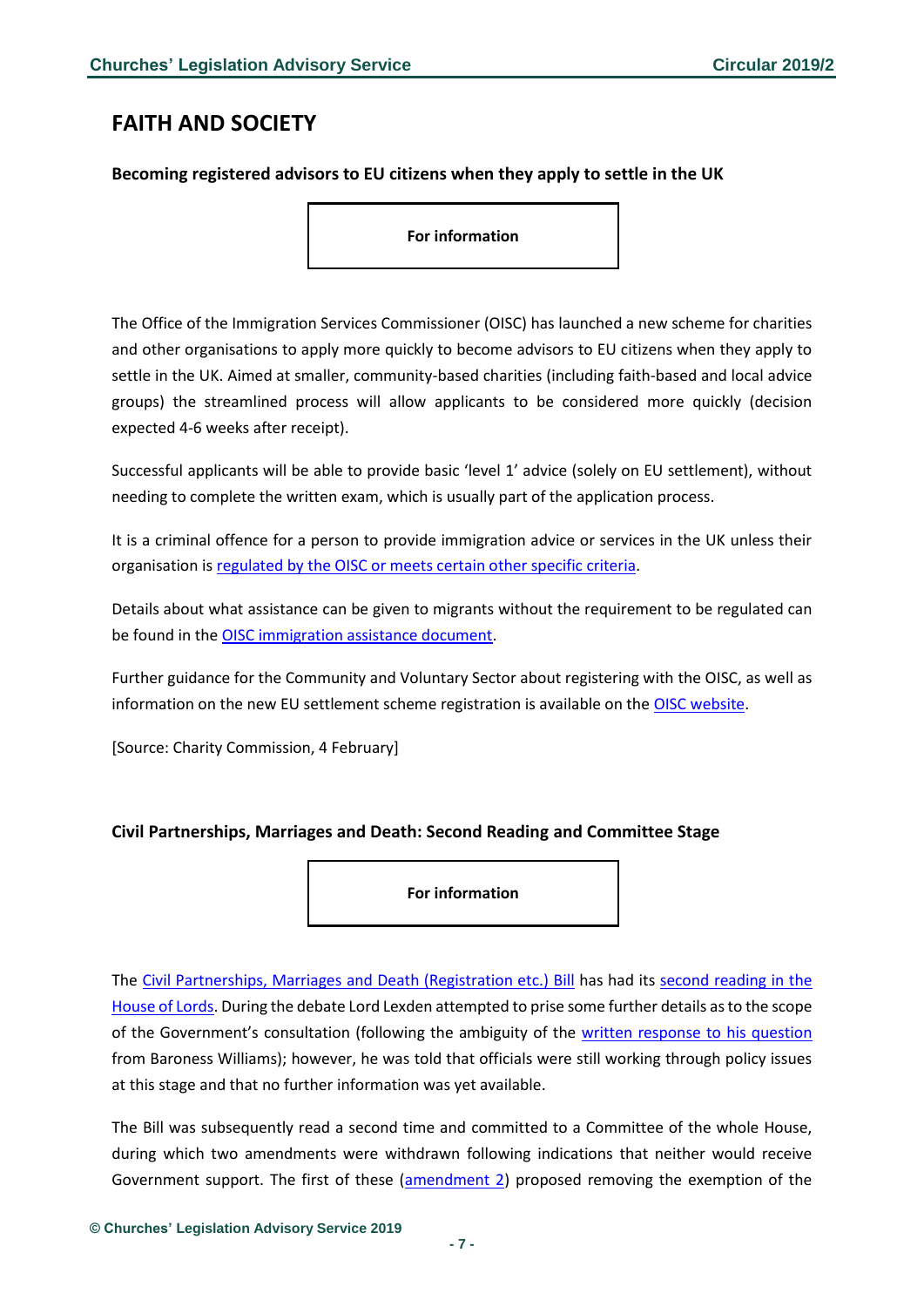Church of England and Church in Wales under the Marriage (Same Sex Couples) Act 203. The second [\(amendment](https://hansard.parliament.uk/Lords/2019-02-01/debates/286EF3D8-B1FF-46A4-A3E0-D806511DC96F/CivilPartnershipsMarriagesAndDeaths(RegistrationEtc)Bill#contribution-B234B1AE-A67C-4307-978F-BEDC2B91B3FD) 3) concerned marriage of same sex couples in Northern Ireland.

[Source: House of Lords, 18 January and 1 February]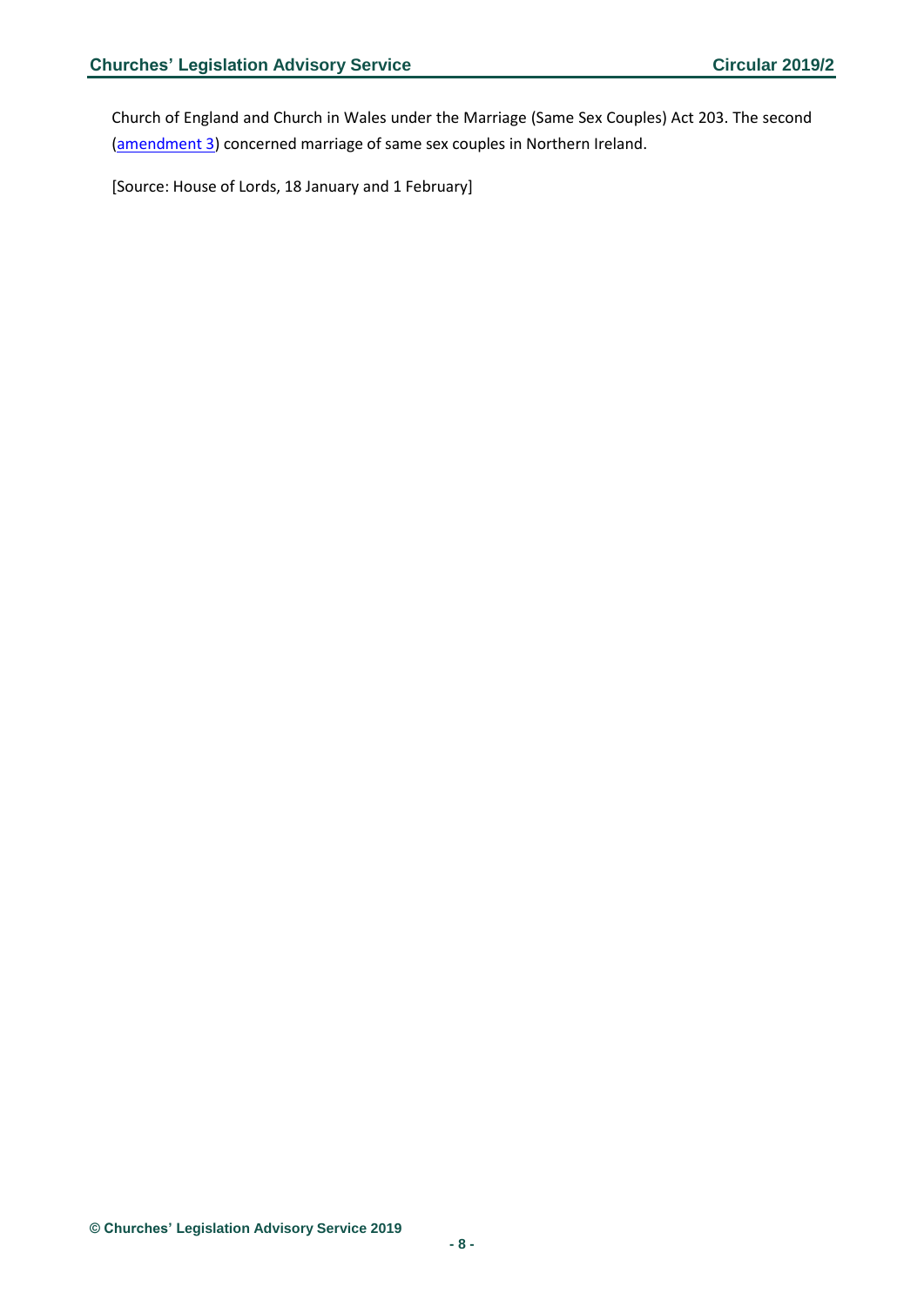## <span id="page-8-0"></span>**FUNDING**

#### <span id="page-8-1"></span>**HM Courts & Tribunals Service: legacy notification**

Susan Acland-Hood, the Chief Executive HM Courts & Tribunals Service, has written to charities about changes to the charity legacy notification service:

"I am writing to alert you to our work to involve the charity sector in helping us design and establish a new service to notify charities when they have been left money in wills.

This follows our decision today to end HMCTS's current arrangement with Smee & Ford, a company, which, as I am sure you know, has provided a paid-for notification service to participating charities for several years. While this was established in good faith, we have since found that it is not consistent with the department's legal duties, and, with the help of charities themselves, we want to design new arrangements for the future.

We are very conscious of the important part that legacies play in funding essential charitable work across the country. More than 122,000 charitable bequests were contained in wills in 2017 alone, and we are committed to ensuring a notification system continues.

We will therefore work closely with Smee & Ford to seek to ensure that there is as little disruption as possible arising out of these changes over the six months' notice period, and we will seek their views, based on their knowledge of the current service, about future options. During this time, we will also work with the charity sector and others to create a new and sustainable arrangement for providing a notification service to charities.

I have therefore invited representatives of ACEVO, NCVO, the Institute of Fundraising and Institute of Legacy Management to join a working group to bring together the views of the sector. I hope this goes some way to reassuring you that we want to create an arrangement that works for charities.

We will ensure that all decisions are communicated as widely as possible to keep all charities informed of developments on this important issue and you can find more information on www.gov.uk/hmcts.

Please do let me know if you have any questions or concerns by emailing me on [changesomethingthatmatters@justice.gov.uk.](mailto:changesomethingthatmatters@justice.gov.uk)"

[Source: HM Courts Service, 31 January]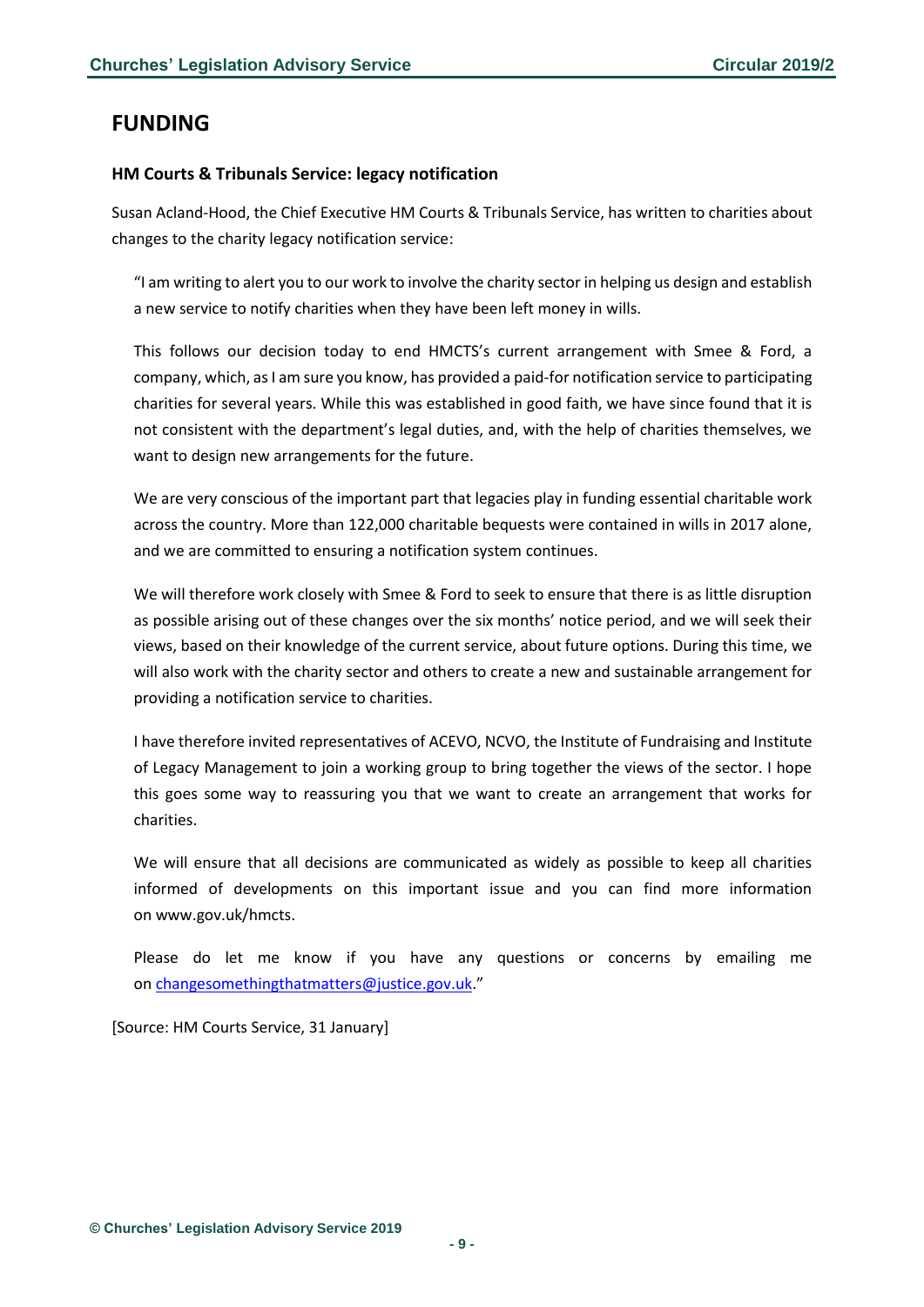## <span id="page-9-0"></span>**ODDS & ENDS**

#### <span id="page-9-1"></span>**Guidance on Data Protection and Brexit**

**For information**

The Information Commissioner's Office has issued [guidance](https://ico.org.uk/media/for-organisations/documents/2553958/leaving-the-eu-six-steps-to-take.pdf) to help businesses and charities continue to comply with data protection law after 29 March. The guidance will be of relevance to organisations which share personal data with organisations in the European Economic Area (EEA) because they will need to ensure that they continue to comply with data protection laws if the UK leaves the EU without a deal. (*It is important to note that for UK businesses that only share data within the UK there will be no change*.)

There is currently no intention of imposing additional requirements for the transfer of personal data *from the UK to the EEA*, so organisations will be able to continue to send that data to organisations in the EEA as they do currently. Once the UK has left the EU however, there will be restrictions on transfers of personal data *from the EEA to the UK*. This means that if your organisation receives personal data from organisations in the EU you should consider, with your EEA partners, what changes you may need to make to ensure that the flow of personal data can continue after the exit date.

The ICO's [six-step checklist](https://ico.org.uk/media/for-organisations/documents/2553958/leaving-the-eu-six-steps-to-take.pdf) is a user-friendly guide on how to start preparing for data protection compliance if the UK leaves the EU without a deal. The steps cover:

- 1. Continuing to comply.
- 2. Transfers to the UK.
- 3. Transfers from the UK.
- 4. European operations.
- 5. Documentation.
- 6. Organisational awareness.

Further information can be found [here.](https://www.gov.uk/government/news/data-protection-and-brexit-is-your-organisation-prepared)

[Source: ICO, 28 January]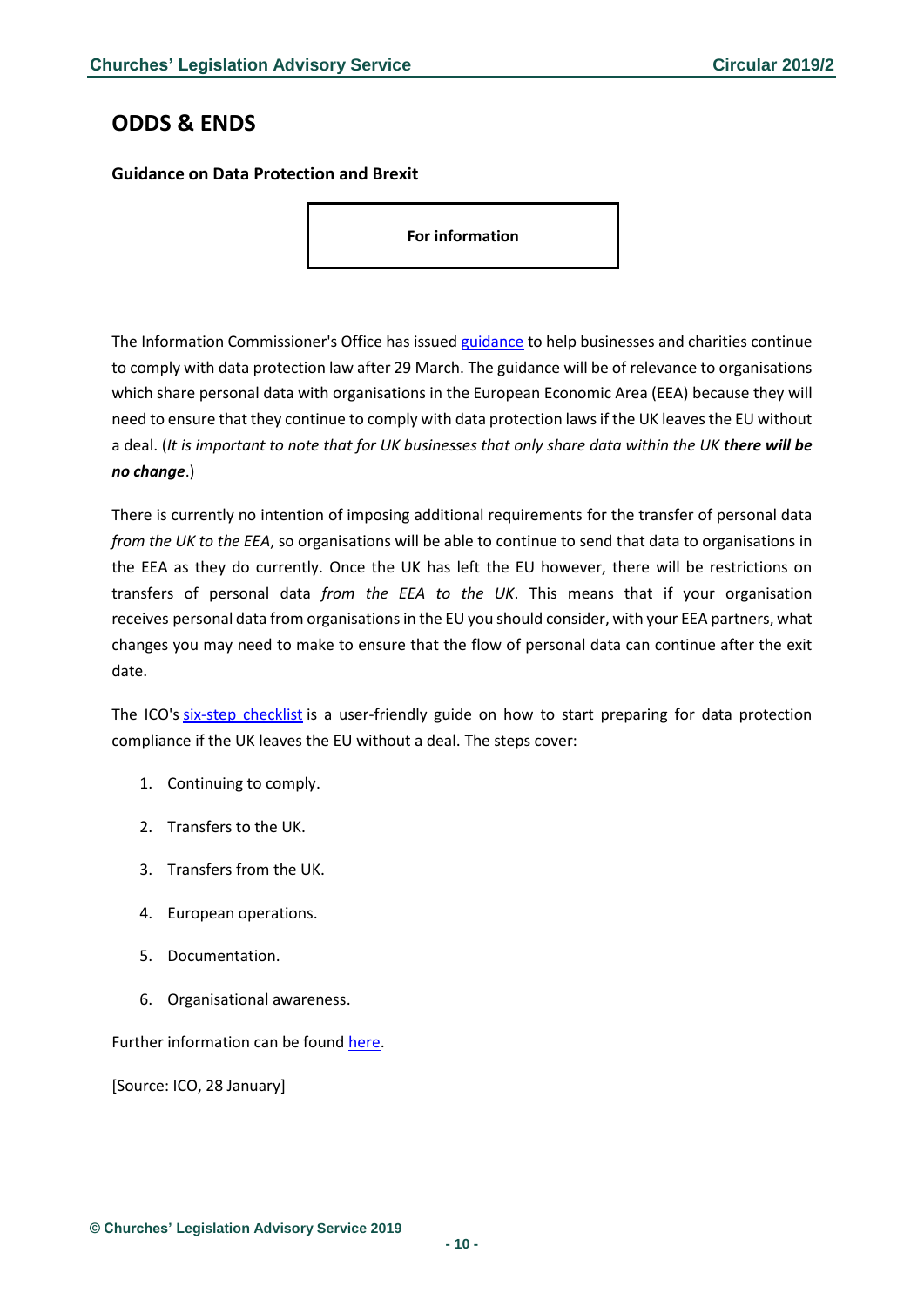## <span id="page-10-0"></span>**PROPERTY & PLANNING**

#### <span id="page-10-1"></span>**Building Regulations and Safety: review and reforms after Grenfell Tower**

**For information**

Following the Grenfell Tower fire, the Government asked Dame Judith Hackitt to lead a review of building regulations and fire safety, which reported in May 2018.

The House of Commons Library has published *Building Regulations [and Safety: Review and Reforms](http://researchbriefings.files.parliament.uk/documents/CBP-8482/CBP-8482.pdf)*, a helpful short overview of the building regulation and fire safety review and the proposed reforms following the Grenfell Tower fire. It outlines the main recommendations of the Hackitt Review and the subsequent Implementation Plan published by the Government in December 2018. It also covers the 'cladding ban' and changes to building regulations in Autumn 2018.

[Source: House of Commons, 25 January]

#### <span id="page-10-2"></span>**Galleries: Health and Safety issues**

**For information**

Historic England has forwarded the following from Methodist Insurance. We reckon that it is worth wider circulation because it can be applied to any church building with galleries.

Methodist Insurance encourages a proportionate/risk based approach. A key concern is the possibility for injuries from falls or falling objects. Attention is needed to the following:

- Are the existing controls in place adequate to reduce the risk of a fall, etc?
- Depending on the circumstances of the church, possible controls may be as follows:
	- o front gallery/balcony rails;
	- o locking unused galleries;
	- o roping off the front row to prevent use;
	- o using stewards;
	- o ensure supervision of children; and
	- o displaying appropriate warning notices.

The church may also need to comply with health and safety law.

Methodist Insurance strongly recommends that churches seek further information and guidance from [www.hse.gov.uk/pubns/books/l24.htm.](http://www.hse.gov.uk/pubns/books/l24.htm)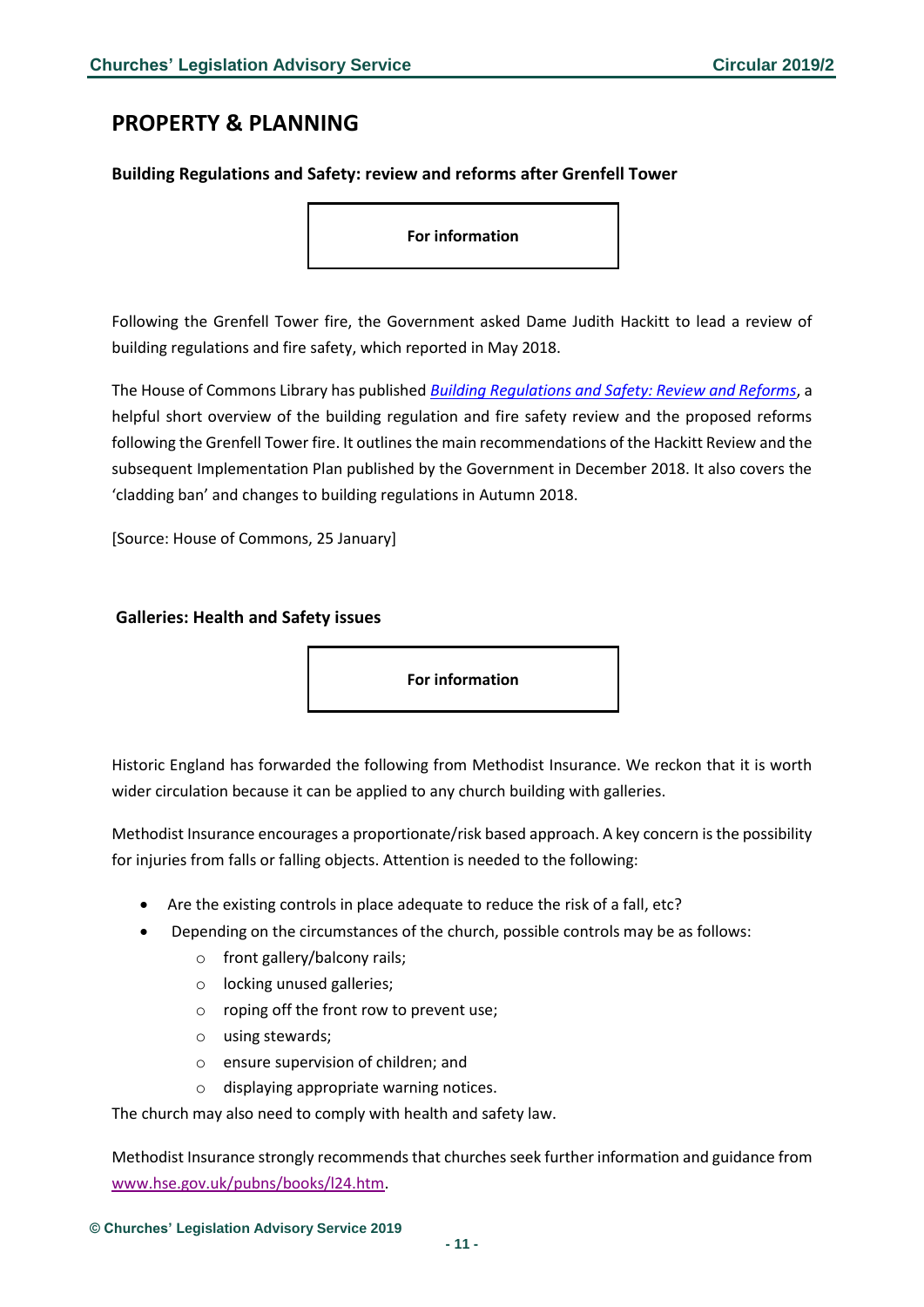<span id="page-11-0"></span>**Historic England: advice finder**

**For information**

Historic England has just launched a helpful [Advice Finder](https://historicengland.org.uk/advice/find/) page on its website. The page is a portal to a range of options:

- an A-Z list of HE advice and guidance;
- latest advice and guidance published in the last six months;
- the ten most frequently downloaded advice and guidance documents;
- the archived guidance list; and
- a search facility.

[Source: Historic England, 19 January]

#### <span id="page-11-1"></span>**Lightning protection for historic churches and buildings: consultation**

**For information**

Historic England is [updating](https://historicengland.org.uk/about/what-we-do/consultations/guidance-open-for-consultation/) its guidance on lightning protection in a new publication that will update and replace its former publications and is requesting feedback. Lightning Protection for Churches (2000) and Surge Protection Equipment: A guide to selection and installation in historic buildings (2006), and A summary of key differences between BS 6651: 1999 and BS EN 62305: Protection against lightning and the new standard's key requirements (2008) will all be updated.

Historic England welcomes comments and advice on its draft *[Lightning Protection: Design and](https://historicengland.org.uk/content/docs/guidance/lightning-protection-consultation-draft/)  [Installation for historic churches and buildings](https://historicengland.org.uk/content/docs/guidance/lightning-protection-consultation-draft/)*. Please send comments by **22 February 2019**. [*With thanks to Heritage Alliance*]

[Source: Historic England, 16 January]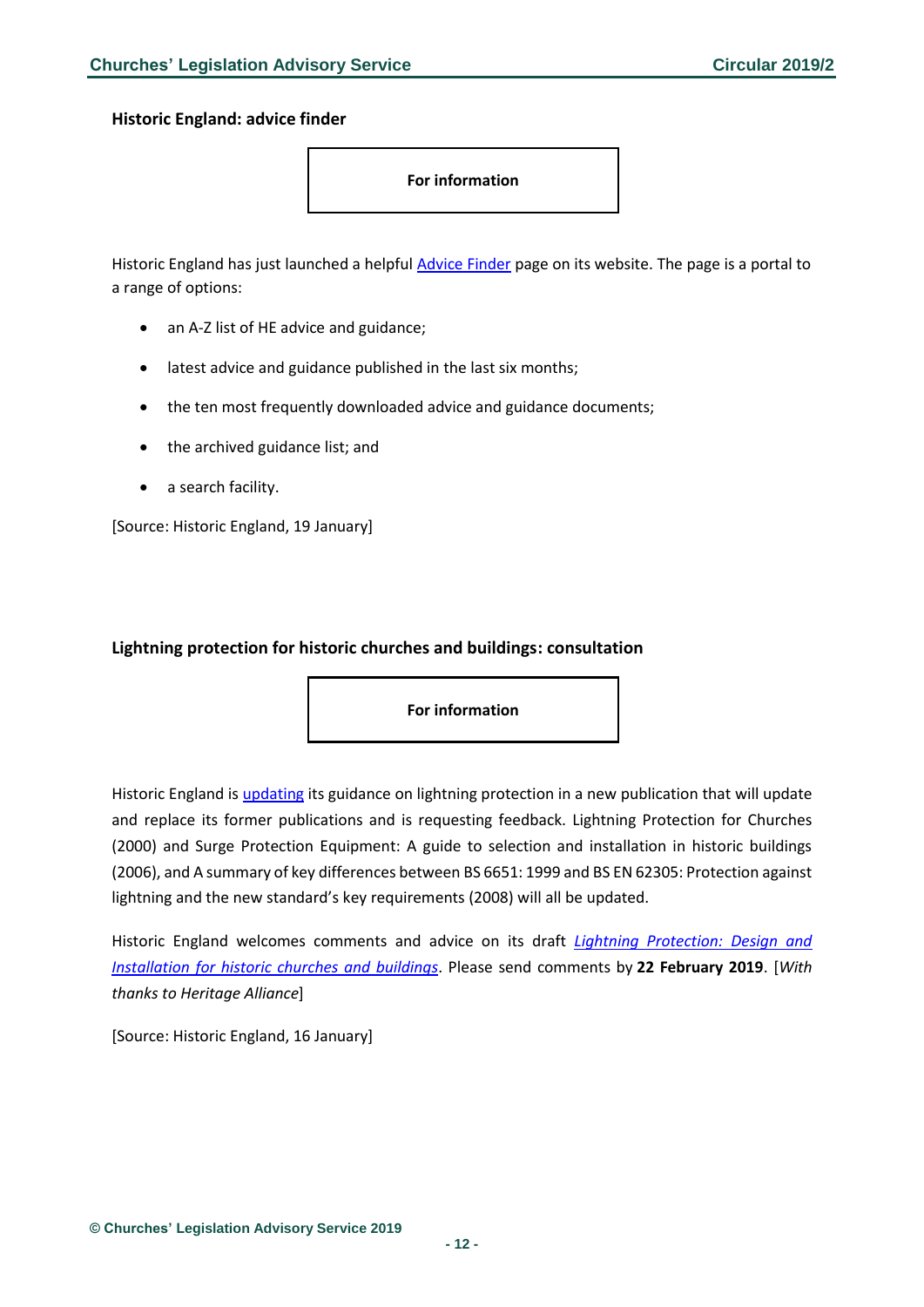#### <span id="page-12-0"></span>**Memorial (headstone) safety**

**For information**

The Commons Library has produced a briefing paper on *[Unsafe memorials in cemeteries](http://researchbriefings.files.parliament.uk/documents/SN03634/SN03634.pdf)* and the action taken to address the risk of accidents caused by unstable memorials in cemeteries. Below is a summary of the paper (the full version of which can be accessed here). Except where otherwise stated the paper deals with the position in England and Wales.

The report outlines the perceived issues surrounding memorial safety beginning with accidents in cemeteries and highlighting some recent political history in this area. It then moves on to questions concerning responsibility for maintaining memorials. Generally, responsibility for maintaining individual memorials remains primarily with those who erected them. Local authorities, acting as burial authorities, hav[e general powers of management](http://www.legislation.gov.uk/ukpga/1972/70/section/214) in relation to public cemeteries. This includes [power to take any action necessary](http://www.legislation.gov.uk/uksi/1977/204/contents/made) to remove a danger which arises because of the condition of a vault, tombstone or memorial. Burial authorities also have a duty of care under [health and safety](http://www.hse.gov.uk/workers/employers.htm)  [legislation](http://www.hse.gov.uk/workers/employers.htm) and under the principles of occupier's liability.

In the light of concerns about public safety, many local authorities started to carry out an inspection programme in order to identify unsafe memorials, and to ensure that they were made safe by whichever method they considered appropriate. In many cases this involved the use of a mechanical test instrument. The inspections resulted in some memorials being laid flat or cordoned off, and relatives were notified that they must pay to make them safe. This sometimes caused distress to bereaved relatives who felt that the graves were being desecrated and some argued that the tests themselves were making the memorials unsafe.

In 2006, the Local Government Ombudsman and the Public Services Ombudsman for Wales expressed the view that 'it should not be necessary for burial authorities to lay down grave memorials on any [large scale](http://www.google.co.uk/url?sa=t&rct=j&q=&esrc=s&source=web&cd=1&cad=rja&uact=8&ved=2ahUKEwib_IOn7pfgAhVM46QKHdhQBRAQFjAAegQICRAC&url=http%3A%2F%2Fm.fylde.gov.uk%2Fassets%2Ffiles%2F445%2FOmbudsman-report-Mem-safety.pdf&usg=AOvVaw3ly1AO3mfW5x9uCfPyNGYY)'. The Ministry of Justice reiterated the need for great sensitivity and careful planning in the way that work relating to memorials was undertaken.

In January 2009, the Ministry of Justice published guidance, *[Managing the safety of Burial Ground](https://www.gov.uk/government/uploads/system/uploads/attachment_data/file/326725/safety-burial-grounds.pdf)  [Memorials](https://www.gov.uk/government/uploads/system/uploads/attachment_data/file/326725/safety-burial-grounds.pdf)*, which sets out good practice on the standard expected in the risk management of memorials in all types of burial grounds, public or private. It points out that the risk of any injury is extremely low and that any precautions should be proportionate to the level of risk. The routine use of mechanical test instruments is not recommended.

The Institute of Cemetery and Crematorium Management (ICCM) has also published [guidance](http://www.iccm-uk.com/iccm/index.php) and a revised British Standard 8415, *[Memorials within burial grounds and memorial sites, specification](https://shop.bsigroup.com/ProductDetail/?pid=000000000030354436&_ga=2.166822270.1161811152.1548940897-1803209547.1548940897)*, was published on 26 July 2018.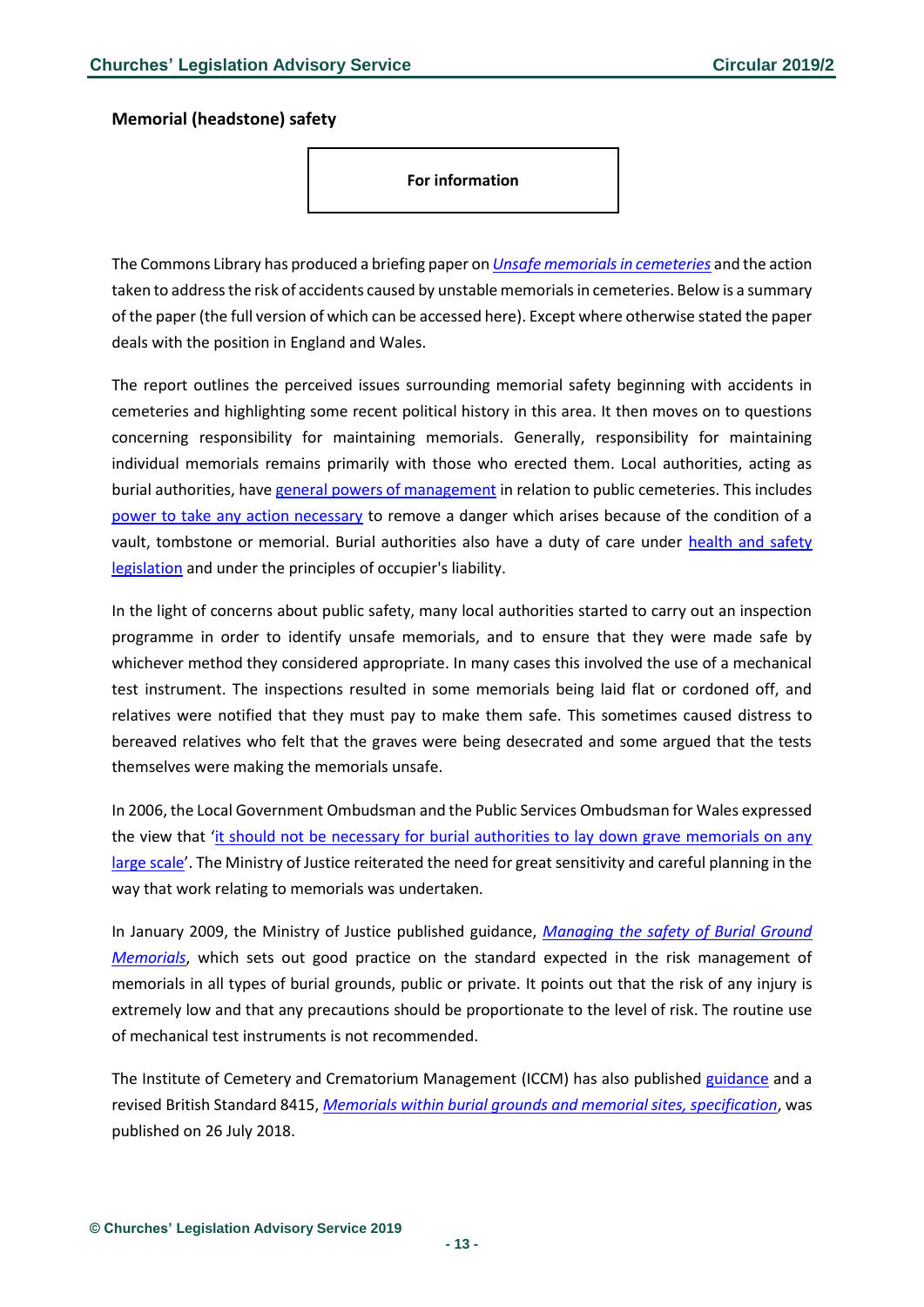The briefing paper also covers how to lodge a complaint. The Local Government and Social Care Ombudsman has published a factsheet, *[Safety testing in cemeteries and graveyards controlled by](http://www.lgo.org.uk/make-a-complaint/fact-sheets/other-topics/safety-testing-in-cemeteries-and-graveyards-controlled-by-councils)  [councils](http://www.lgo.org.uk/make-a-complaint/fact-sheets/other-topics/safety-testing-in-cemeteries-and-graveyards-controlled-by-councils)*, together with details about how to complain for people who believe that there has been some fault in the way the council has acted.

#### **Scotland**

Legislation and policy for burial matters in Scotland are devolved to the Scottish Government. At present there are no general regulations in Scotland specifically governing the erection of headstones. The [Burial and Cremation \(Scotland\) Act 2016](http://www.legislation.gov.uk/asp/2016/20/contents/enacted) gives Scottish Ministers power to make regulations for or in connection with the management, regulation and control of a burial ground by a burial authority.

In 2018, following a Fatal Accident Inquiry into the death of an eight-year-old boy who died after a headstone fell on him at a Glasgow cemetery, Sheriff Ruxton recommended that the Scottish Government should develop and publish national guidance on memorial safety in cemeteries for use by local authorities in Scotland. This guidance is being developed in advance of the burial ground regulations to be made under the 2016 Act. It expected that the guidance will be published early in 2019 (an indicative timescale only).

[Source: Commons Library, 7 February]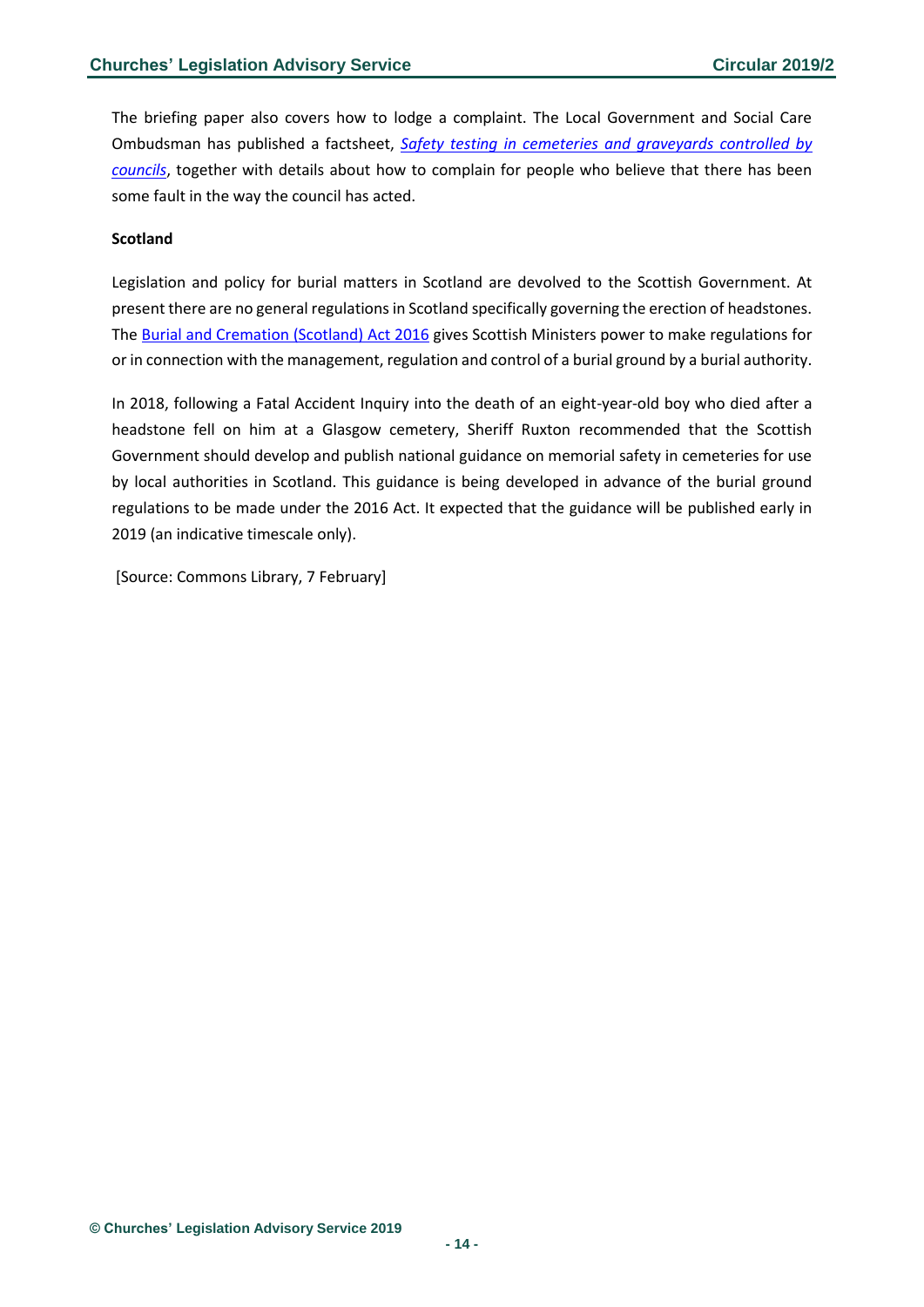## <span id="page-14-0"></span>**TAXATION**

#### <span id="page-14-1"></span>**Chancellor's Spring Statement**

**For information**

The Chancellor of the Exchequer has confirmed that he will make the Spring Statement on Wednesday 13 March.

[Source: House of Commons, 29 January]

#### <span id="page-14-2"></span>**Gift Aid Small Donations Scheme increase laid before Parliament**

**For information**

As announced in the [Autumn Budget 2018,](https://www.gov.uk/government/publications/budget-2018-documents/budget-2018) the maximum donation upon which a charity can claim a Gift Aid style top-up payment under the Gift Aid Small Donations Scheme (GASDS) is to be increased from £20 to £30. The draft [Parliamentary Order](http://www.legislation.gov.uk/ukdsi/2019/9780111178164/pdfs/ukdsiem_9780111178164_en.pdf) for this increase was laid before the House of Commons on 14 January and specifies that it will take effect from 6 April 2019. It is important to note, however, that the draft Order must be approved by an affirmative resolution of the Commons and, as of yet, no date for a debate has been set.

[Source: House of Commons, 14 January]

#### <span id="page-14-3"></span>**Making Tax Digital for charities: update**

**For information**

#### *Updated VAT Notice*

HMRC has published an updated version of *[VAT Notice 700/22: Making Tax Digital for VAT](https://www.gov.uk/government/publications/vat-notice-70022-making-tax-digital-for-vat/vat-notice-70022-making-tax-digital-for-vat)*. This includes updates on digital record keeping requirements and should be read by all VAT-registered charities. A specific update on volunteer-run charity events (such as fêtes and tombolas) is expected to follow shortly.

Importantly, *HMRC has accepted calls for the soft-landing period to be extended to 12 months after the mandated start date*. In practice, this means that charities that have a deferred start date of October 2019 (read more about the deferred mandation date [here\)](https://www.charitytaxgroup.org.uk/news-post/2019/mandation-making-tax-digital-delayed-charities/) will not have to implement full